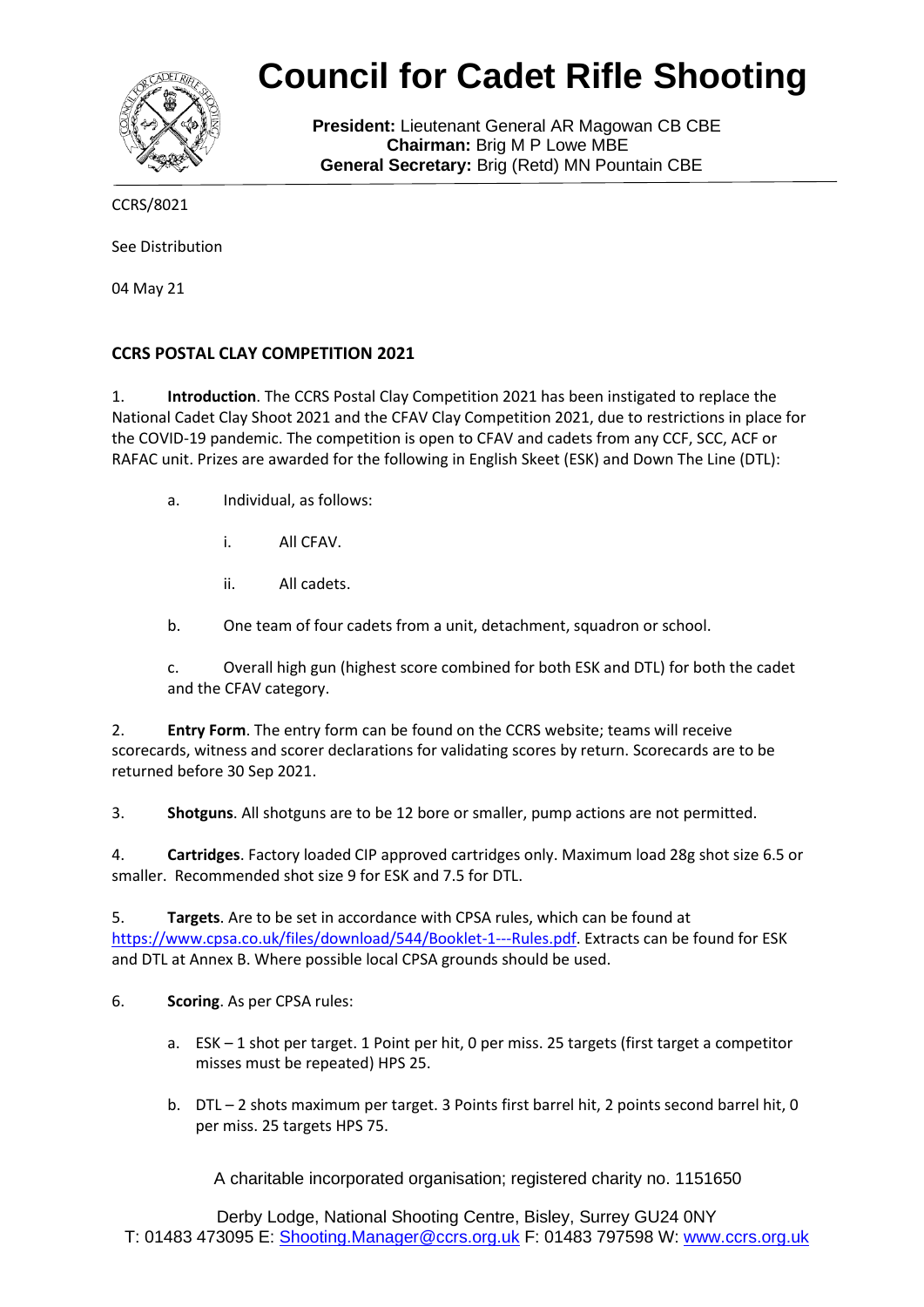## 7. **Shooting Sequence.** As per CPSA rules.

- a. ESK See Annex A for diagram of layout. First target missed must be re-shot.
	- i. Stand 1: 2 Singles (High House, Low House), Pair (High House shot first)
	- ii. Stand 2: 2 Singles (High House, Low House), Pair (High House shot first)
	- iii. Stand 3: 2 Singles (High House, Low House)
	- iv. Stand 4: 2 Singles (High House, Low House), Pair (first target is to be nominated by the shooter)
	- v. Stand 5: 2 Singles (High House, Low House)
	- vi. Stand 6: 2 Singles (High House, Low House), Pair (Low House shot first)
	- vii. Stand 7: 2 Singles (Low House, High House), Pair (Low House shot first)
	- viii. If shooter has missed no targets, they choose their final single from stand 7.

b. DTL. Firers take turns down the line of 5 firing positions. 5 targets are shot at before moving position. See Annex A for layout.

8. **Dress**. Uniform is not required to be worn. Shooters must wear sensible clothing for outdoor activity; a shirt with at least short sleeves and enclosed footwear are required. Skeet vests are highly recommended to hold cartridges and aid the shooter.

9. **Training.** All shooters must have passed CPSA Shotgun Skills 1&2 or have received introductory gun handling training to an appropriate standard before shooting in this competition.

10. **Adjudication**. Scorecards are required to be scored by an independent witness, either a member of the ground staff or a Commissioned Officer not in the team.

11. **Questions.** Any questions should be addressed to competitions.officer@ccrs.org.uk.

*(original signed)* Lulu Watson CCRS Competitions Officer

Annexes:

A. CCRS Postal Clay Competition: ES and DTL Layout Diagrams. B. CPSA Technical Rule Extracts ESK and DTL.

Distribution:

Action:

HQ MS-SC (for Staff Officer Shooting) HQ Army RC (for SO2 Training) HQ RAFAC (for OC Marksmanship Competitions Team)

A charitable incorporated organisation; registered charity no. 1151650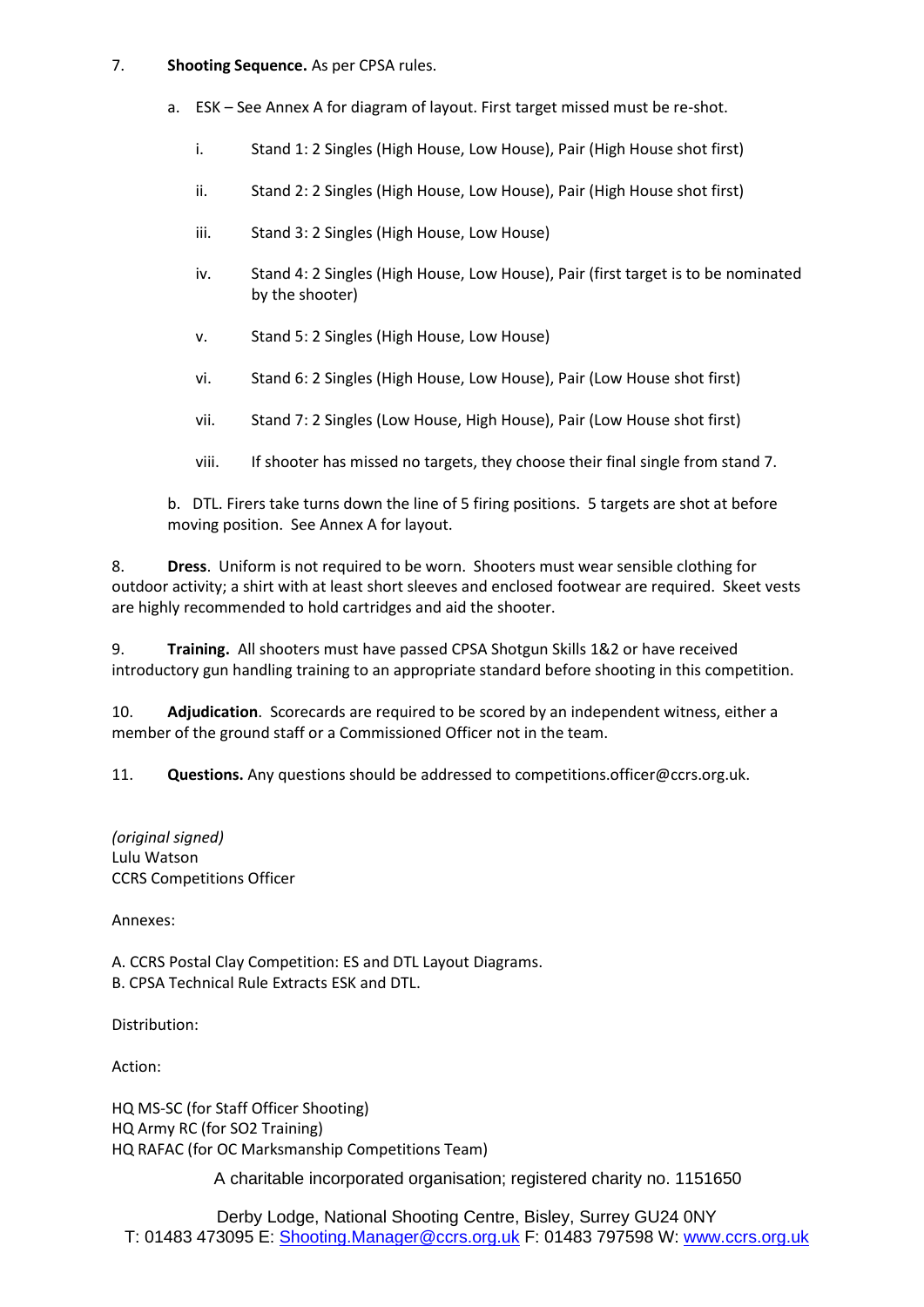Information:

HQ Army RC (National Shooting Advisor) HQ Army RC (National Chief Coach) HQ RAFAC (SO1 Director of Training) Cadet Clay Committee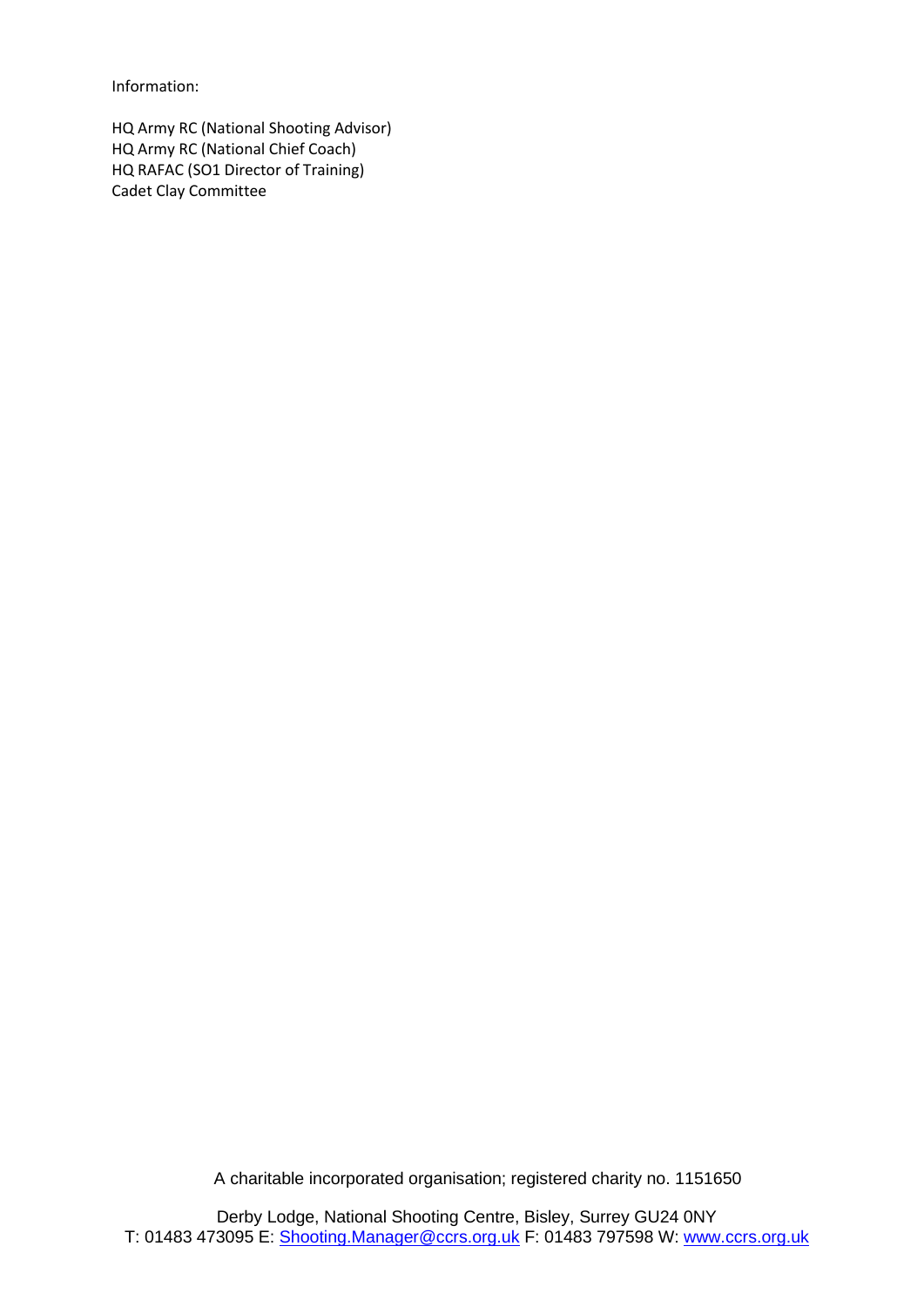

**CCRS Postal Clay Competition: ESK and DTL Layout Diagrams**

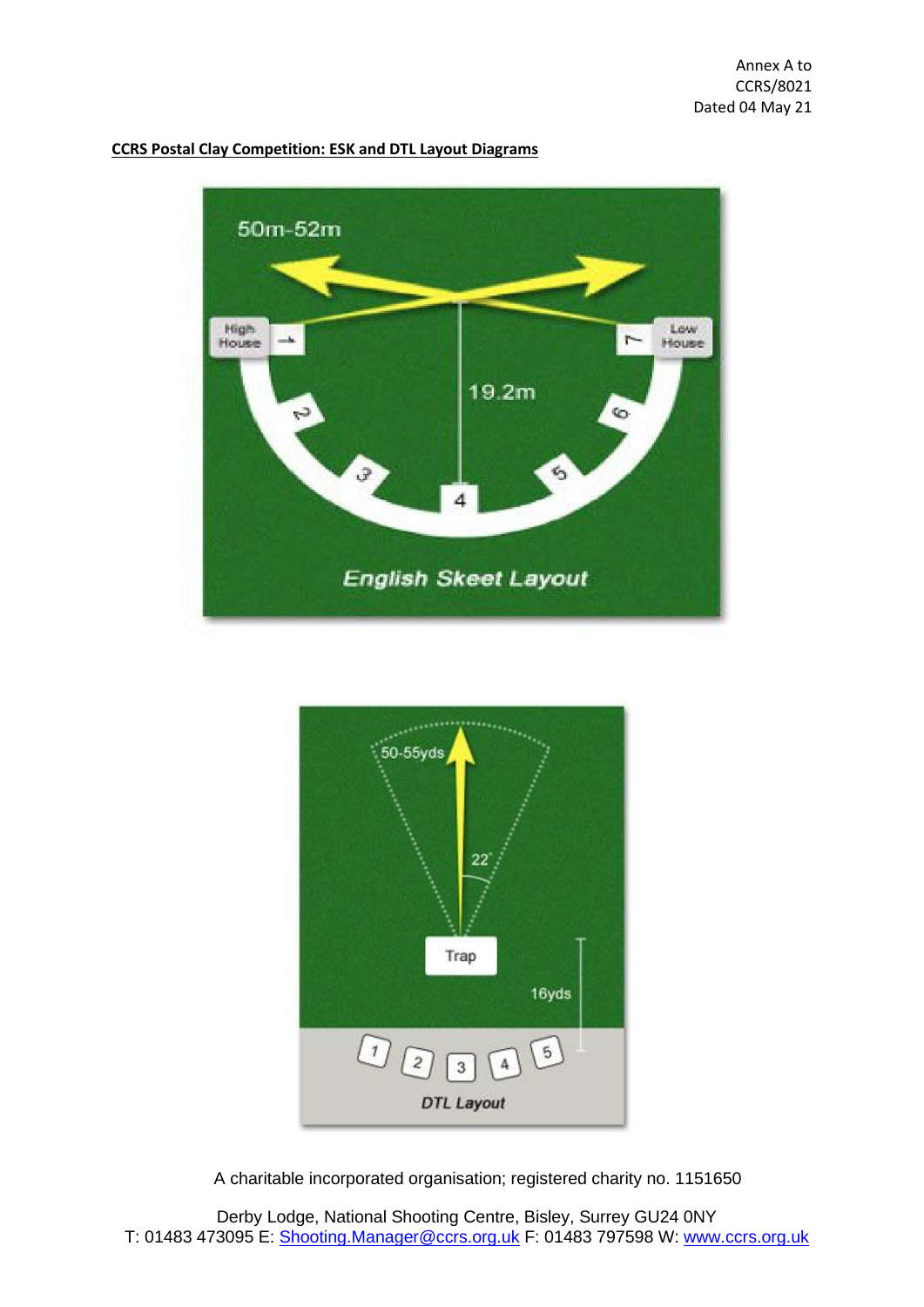## **CPSA Technical Rule Extracts ESK and DTL**

#### **22. TECHNICAL RULES FOR ENGLISH SKEET**

## **SQUADDING**

22.1 Shooting should normally be conducted in squads of five competitors. If it becomes necessary, squads of less than five members may be formed but squads of more than six must be avoided for control and safety reasons.

## **SHOOTING ORDER**

22.2 Competitors will shoot in the order their names appear on the score sheet, and shoot each of the seven stations in turn, according to the sequence below.

## **SEQUENCE**

22.3 25 Targets will be shot at in the following sequence:-

| a) | Station 1 | Two singles and a double                                      |  |
|----|-----------|---------------------------------------------------------------|--|
| b) | Station 2 | Two singles and a double                                      |  |
| c) | Station 3 | Two singles                                                   |  |
| d) | Station 4 | Two singles and a double (the shooter must nominate the first |  |
|    |           | target of the double to be shot at)                           |  |
| e) | Station 5 | Two singles                                                   |  |
| f) | Station 6 | Two singles and a double                                      |  |
| g) | Station 7 | Two singles and a double                                      |  |
|    |           |                                                               |  |

- 22.4 The first target to be shot at in singles on stations 1 through 6 will be the target from the High House but, on station 7, it must be the Low House target.
- 22.5 The first target to be shot at in Doubles on stations 1 and 2 will be the High House, and on stations 6 and 7 will be the Low House.
- 22.6 Each Competitor must complete their shooting on each stand before leaving that stand, and not move to the next stand before the remainder of the squad has completed the sequence on that stand.

## **OPTION**

22.7 To complete the round of 25 targets, the first missed target will be repeated and the result will be recorded as the twenty-fifth shot. However, should the competitor hit twenty-four targets in the required sequence on stations one through seven, they shall have the "option" to shoot the twenty-fifth as either a High or Low House target from station seven.

#### **LOADING OF CARTRIDGES**

22.8 During the shooting of singles it is compulsory to load two cartridges, except when repeating the second single (option or other valid reason), when only one cartridge should be loaded.

#### **REPEAT TARGET**

22.9 The Referee will call for a "Repeat Target" to be taken after the competitor has either missed their first target during a round, or after a "No Target". The competitor must reload the gun with another cartridge before taking the repeat target.

#### **VIEWING TARGETS**

22.10 At the beginning of each round when the squad is assembled at station 1, they shall be entitled to observe one regular target from each trap house in the sequence requested by the first shooter in the squad. A competitor may also ask to have one regular target thrown after two sequential irregular targets or trap breakdown.

A charitable incorporated organisation; registered charity no. 1151650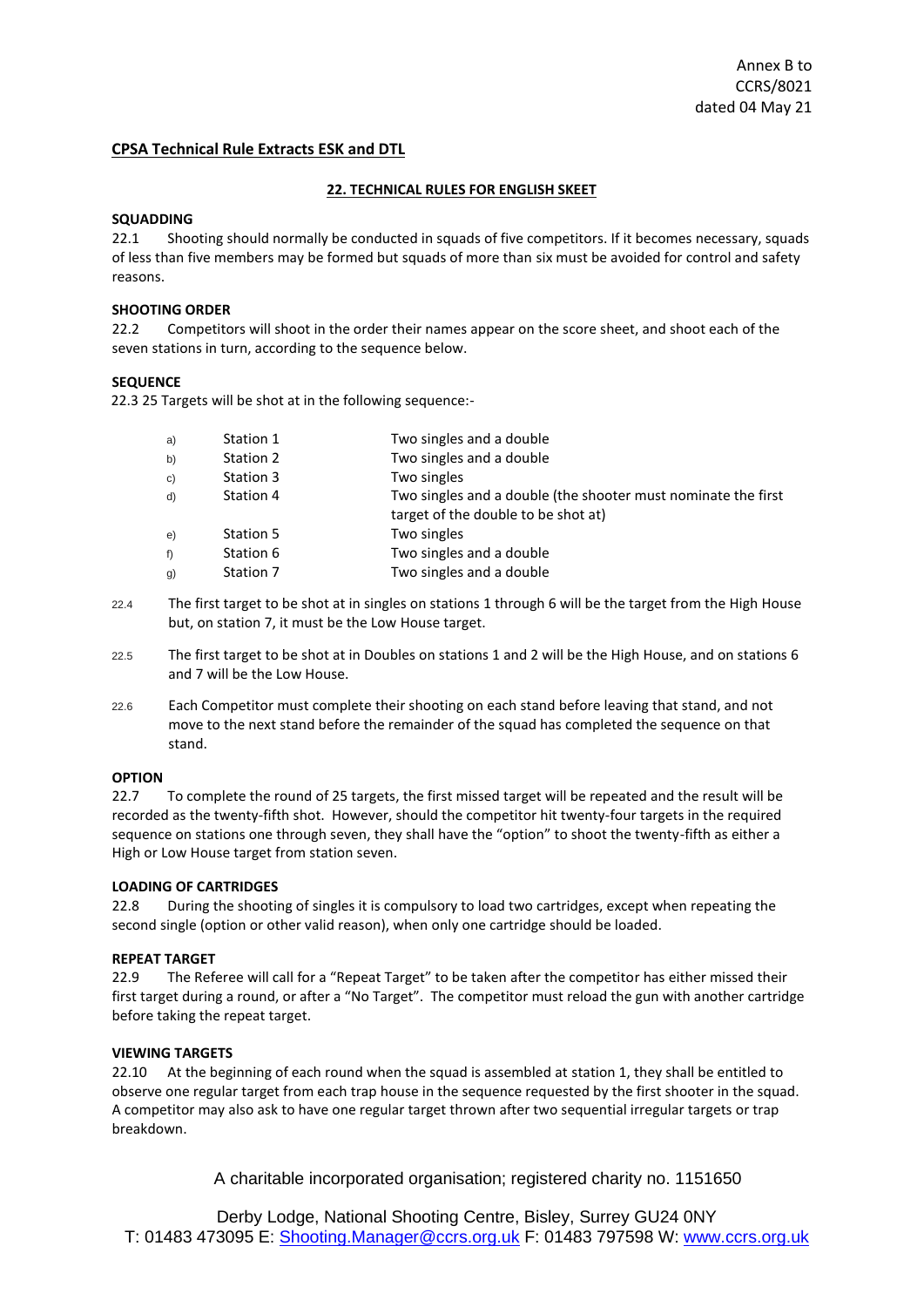#### **SCORING**

22.11 One point shall be given for each target hit and zero for a target that has not been hit.

#### **TARGET DISTANCES & TRAJECTORIES**

22.12 Both traps shall be set to throw targets at the required speed to achieve the distance set out in 22.15 below when set in still/calm air conditions on level ground (when possible); so that a single target shall emerge and follow that which is described below. The target speed can be determined either through the use of the measured distances or alternatively through the use of a Radar Speed Gun. For current guidance on the use of a Radar Speed Gun for target setting please refer to the notes published in the downloads section of the CPSA web site.

#### **HIGH HOUSE**

22.13 At a point 91cm (35.82in) beyond the station marker 1 (measured along the base chord extended), and 3.05m (3.33yd) above the level of station 1.

#### **LOW HOUSE**

22.14 At a point 91cm (35.82in) beyond station marker 7 (measured along the base chord extended), and 76cm (29.92 in) from the base chord extended (measured on the side of the target crossing point), and 1.07m (1.17yd) above the level of station 7.

22.15 The targets shall fly a distance of 50m (54.68yd) to 52m (56.86yd) and pass within 45cm (17.71in) of a point 4.57m (4.99yd) above the ground known as the Target Crossing Point (see Layout).

22.16 Where the Referee is satisfied that a variation in target trajectory, due to wind or some other unavoidable condition, is such that the equity of the competition cannot be maintained, a request may be made by the Referee to the Jury to reset the targets.

#### **REGULAR TARGET**

22.17 Is one, which having been set as in the rules above appears instantly the competitor calls for it.

#### **IRREGULAR TARGET**

22.18 An unbroken target which has not conformed to the definition of a regular target.

22.19 Two targets thrown simultaneously in singles.

22.20 Targets thrown broken: Under no circumstances shall the result of firing upon a broken target be counted.

#### **REGULAR DOUBLES**

22.21 A regular target thrown from each trap house simultaneously.

#### **SHOOTING RULES**

22.22 One shot only may be fired at each target during its flight.

#### **SHOOTING POSITION**

22.23 Competitors must stand with both feet entirely within the boundary of the shooting station (See Foot fault 2.10 - 2.11). The gun position is optional prior to firing but at the point of firing, the gun must be seen to be in the shoulder.

22.24 When the Competitor is ready to shoot they must call loudly "pull" or some other verbal command at which point the target shall be thrown instantly.

#### **NO TARGET**

22.25 Whether or not the competitor has fired, under the following circumstances "No Target" shall be

A charitable incorporated organisation; registered charity no. 1151650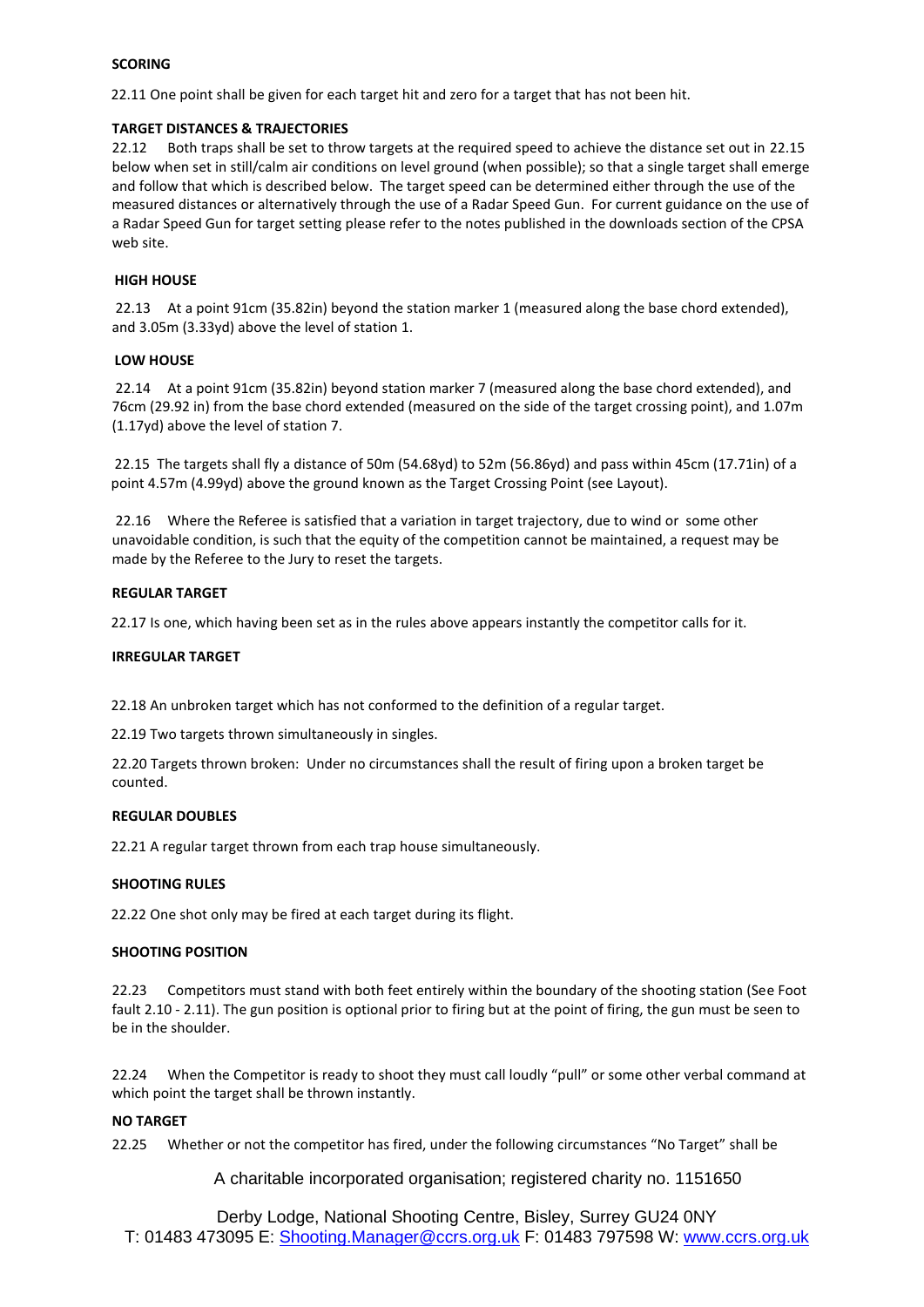declared and another target thrown:

a) If the target breaks on throwing.

b) If the target is thrown from the wrong trap house.

c) If two targets are thrown simultaneously in singles.

d) If the target is of a colour manifestly different from that of the others used in the competition.

22.26 In the following circumstances and only if the competitor has not fired, will a "No Target" be declared and another target thrown:

a) When the target is thrown before the shooter has called.

b) At the referee's discretion only. When the target flutters, has insufficient velocity or takes an irregular course on leaving the trap for any reason. This may also apply to the second target of a double if the competitor has fired at the first target.

c) When the shooter does not conform to the "Shooting Position" and has not been warned in the round.

d) No claim will be entertained of an alleged "quick" or "slow pull" unless the Referee has distinctly called "No Target" prior to the firing of the shot in the event of the "quick pull" or prior to the emergence of the target in the event of the "slow pull". If the competitor fires the result shall be scored.

e) In the case of a misfire or other allowable malfunction of gun or ammunition through no fault of the competitor, "No Target" shall be declared and another target[s] thrown.

22.27 The Referee may also permit a new target to be thrown if:

- a) The competitor has been visibly distracted (See Balk).
- b) Another shooter fires at the same target.
- c) The Referee cannot for some reason decide whether the target was hit or missed.
- 22.28 The Referee will not declare a "No Target" if the competitor misses a target for reasons other than those covered by the rules regarding "No Target".
- 22.29 The foregoing Rules also apply to "Doubles" and will be interpreted as follows:
- 22.30 REPEAT DOUBLES:A repeat double will be thrown to establish the results of both targets if:
	- a) The first target leaves the trap broken.
	- b) The targets collide before the shooter fires at the first target.

c) The shooter does not fire due to either target being an irregular target. In this case, the referee will be the sole judge of whether a target is an irregular target.

d) A gun malfunction occurs when taking the first shot. On the third malfunction in a round, the target will be scored lost.

e) Both targets are broken with the first shot. A "No Target" is declared and the double is repeated with nothing established. The competitor is allowed two attempts on one station. On the third attempt if the same situation occurs, the double will be scored "Hit and Lost".

a. The result of the first shot is established and a repeat double taken to determine the result of the second shot only when:

- f) The second target emerges broken.
- g) The flight of the second target is irregular and is not shot at.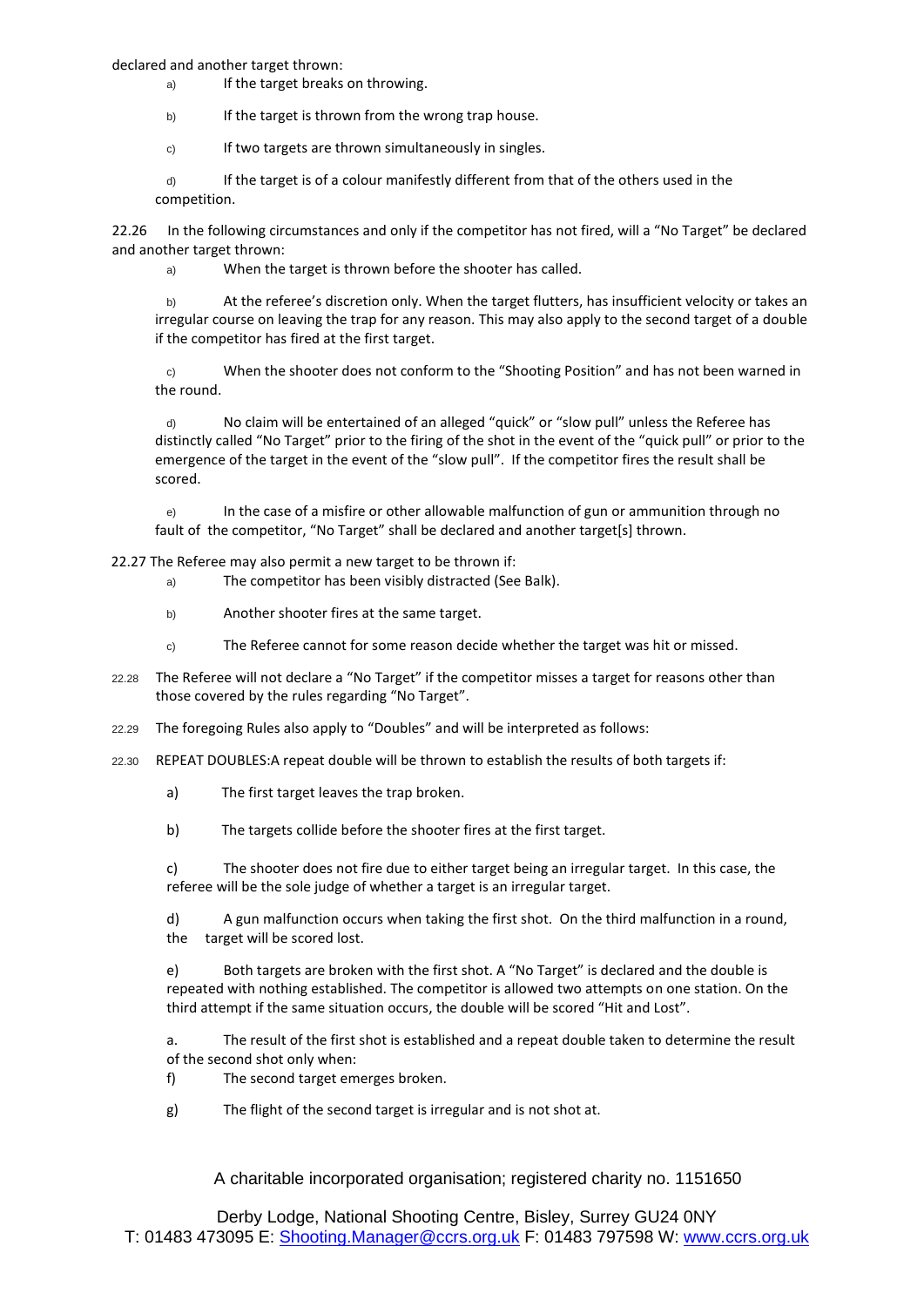h) A gun malfunction occurs when taking the second shot. On the third malfunction in a round the target will be scored lost.

- i) The second target is not thrown.
- j) It is not a simultaneous pair.
- k) The first target is missed (scored "lost") and the second broken with the first shot.
- l) The first target is missed (scored "lost") and the targets then collide.
- m) Pieces from the first target properly shot break the second target before it can be shot.

22.33 When the first target of a regular double is scored "lost" and for whatever reason a repeat double is then required, if the shooter fires at or breaks the wrong target first, the result of the repeat double will be scored as "pair lost".

22.34 If the first target of a regular double is scored "hit" and for whatever reason a repeat double is required, if the shooter fires at or breaks the wrong target first, the result of the repeat double will be scored as first target "hit", second target "lost".

22.35 For Station Four, any repeat double must be shot in the same nominated order as the first regular double.

22.36 The Referee prevents the competitor from shooting their second shot because of a violation of Rule 2.10 and 2.11 (Foot Fault). If the competitor has already been warned of the same violation during the same round, the result of the first shot will be recorded and the second target will be declared "Lost".

#### **TARGETS WILL BE DECLARED "LOST" when:**

22.37 The competitor, without legitimate reason, does not fire at a regular double. Both targets will be declared "Lost".

22.38 The Competitor (without legitimate reason) does not fire at the second target of a regular double. The result of the first target will be recorded and the second target declared "Lost".

22.39 In the course of shooting at doubles, both shots are discharged simultaneously; it should be treated as a Gun Malfunction with the double declared "No Target" and repeated as a regular double to determine the results of both shots. (See Malfunctions 2.46).

22.40 The competitor is allowed two attempts on one station. On the third attempt if the same situation occurs, the double will be scored "Lost and Lost".

- a) A regular double is shot in inverse order; both targets will be scored "Lost".
- b) The target is not broken by shot or is not hit whilst in flight.

#### **TARGETS SHOT AT WILL NOT BE SCORED IF:**

22.41 The competitor fires out of turn.

22.42 The shot is discharged involuntarily before the competitor has called for their target. Accidental discharges that are caused by the competitor may be reason for penalty or elimination from a competition for having an unsafe gun or gun handling.

#### **RULES OF CONDUCT**

22.43 No competitor shall advance to the shooting mark until it is their turn to shoot and the previous Competitor has left the shooting mark.

22.44 No competitor having shot one station shall proceed towards the next station in such a way as to interfere with another competitor.

#### **DISABLED SHOOTERS**

22.45 The Referee at their discretion and for the safe conduct of the competition, shall at all times be able

A charitable incorporated organisation; registered charity no. 1151650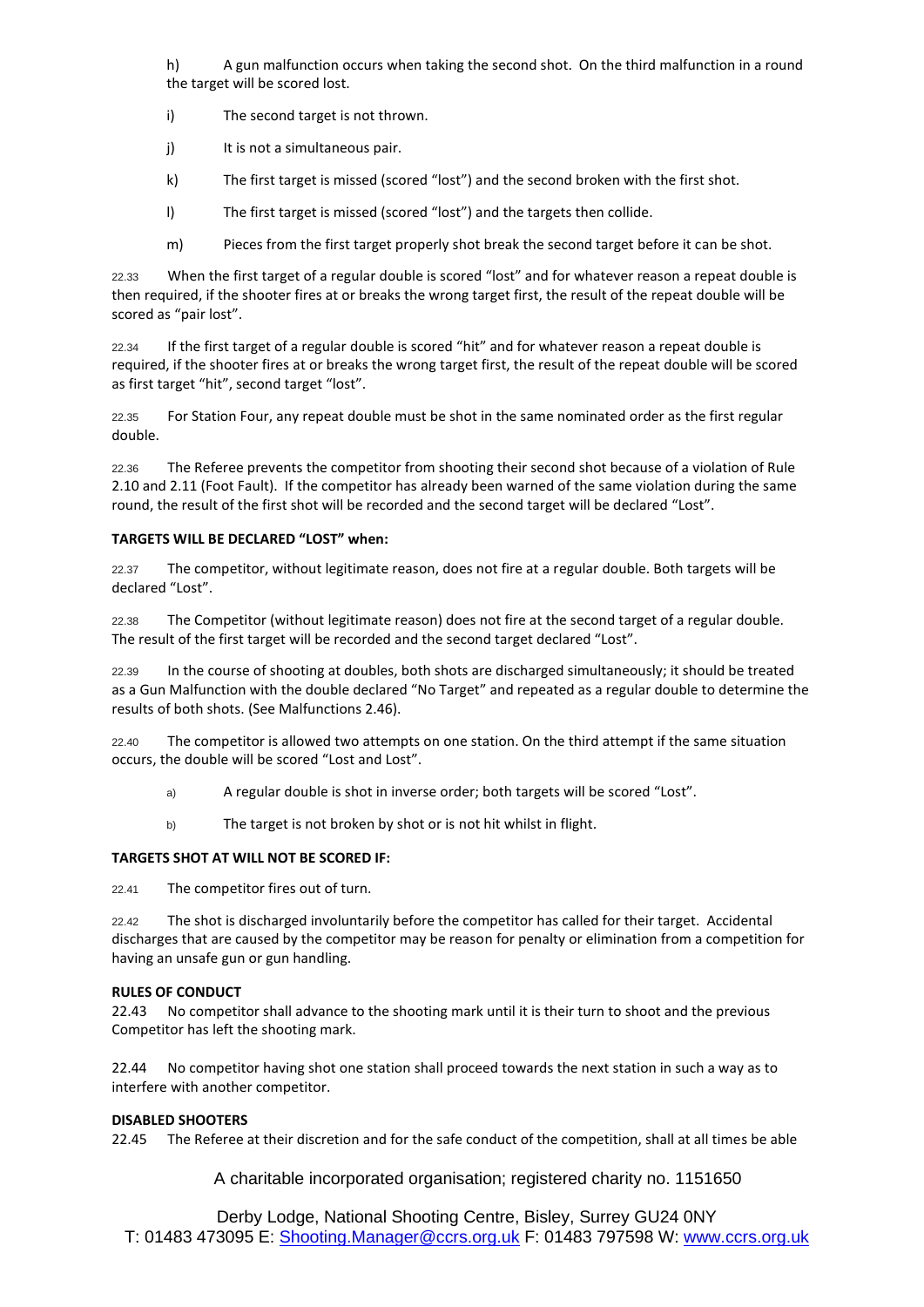to override the "two cartridge" rule to allow wheelchair/severely disabled shooters to load only one cartridge for singles.

## **SLOW OR FAST PULL**

22.46 If the target is not thrown instantly, the competitor is to indicate that they refuse the target by remaining in the "Ready" position and inform the Referee of the reason for the refusal. The Referee shall be the sole judge of determining a slow or fast pull.

22.47 After a shot has been fired or after a regular target has been thrown without the shot being fired, the competitor must not turn away from the target flight area before opening their gun. When an irregular target (no target) is thrown or the shooting interrupted, the gun shall be opened. It is not to be closed again until permission is given by the referee for shooting to continue.

22.48 In the case of a misfire or other malfunction of gun or ammunition the competitor shall remain standing with the gun pointed to the flight area without opening the gun or touching the safety catch until the Referee has either inspected the gun or ascertained the cause of the problem.

22.49 The shooting shall be carried out without interruption. Competitors shall indicate that they are ready and call for their targets, or indicate a protest if necessary. The Competitor shall answer any of the Referee's questions.

22.50 The Referee, under the supervision of the Jury, shall see that these regulations and safety precautions are adhered to.

## **PENALTIES, ETC.**

22.51 If, whilst shooting at singles, a competitor opens the gun after shooting at the first target, the Referee will, in the first instance, give a warning. On the second and subsequent occasions within a round of twentyfive targets, the Referee will declare the next target lost, and it will not be shot at. However, if it is the first target declared lost in that round, a repeat target will be called for and shot at.

22.52 If when shooting at singles a competitor deliberately shoots at the same target twice, the result of both shots will be declared lost regardless of whether the target was hit or not. If this is the first target lost in a round a repeat target will be called for. The referee will warn the competitor that any further repetition of that action will result in them being disqualified from the event by the Jury.

#### **TIME LIMIT**

22.58 Competitors must call for and fire at their targets according to the following time limits:

a) After the Referee has given the signal to 'start' or after the previous competitor has left the station, the next competitor must occupy the station within 10 seconds.

b) The competitor must stand with both feet entirely within the station boundaries, take position, load the gun, adopt the ready position and call for the target in the required sequence for the

station.

c) The maximum total time allowed to call for and fire at the required sequence for that station is 30 seconds.

#### **18. TECHNICAL RULES FOR DOWN THE LINE**

#### **SHOOTING ORDER**

18.1 With the trap and targets set as detailed in 18.24 - 18.31 the competitors comprising the squad shall stand at the designated firing marks from 1 to 5 (from left to right facing the trap) in the order in which their names appear on the scorecard. ALL GUNS SHALL BE OPEN AND EMPTY.

A charitable incorporated organisation; registered charity no. 1151650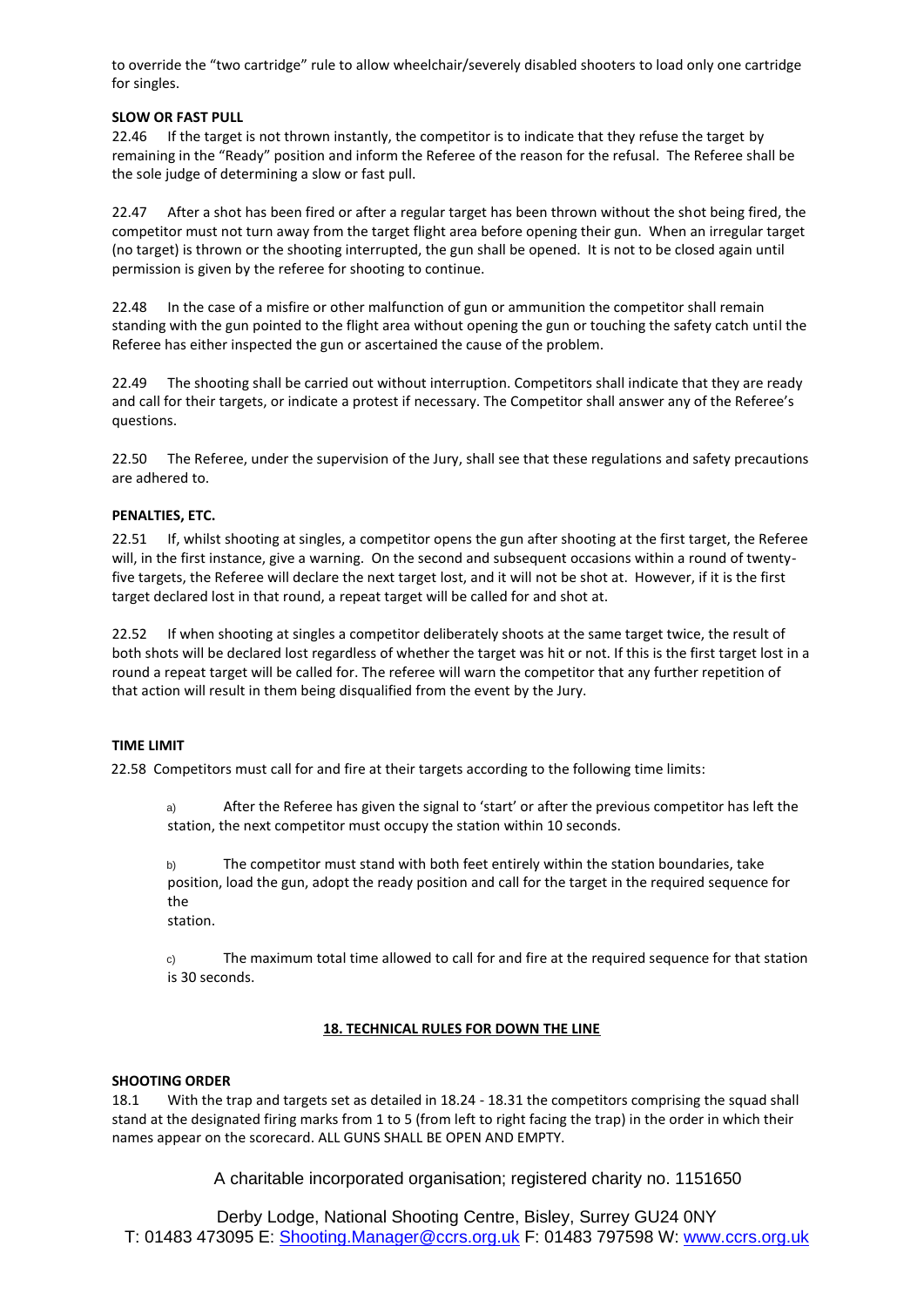#### **VIEWING TARGETS**

18.2 When the squad is ready and the Referee has indicated competitor number one shall call to view a single target, this procedure will be permitted on all layouts shot by each squad.

#### **PROCEDURE**

18.3 When all is ready and correct the Referee shall call "Line Ready". At this point all competitors may insert 2 cartridges into their barrels but guns must remain open.

18.4 Note: Those using semi-automatics must keep the bolt to the chamber open, but a cartridge may be loaded into the magazine.

18.5 The first competitor, standing on firing mark 1 (subsequently referred to as peg 1) may then close their gun and adopt a shooting stance and call "Pull" or some other word of command when they are ready.

18.6 Upon this command, the Puller, who shall be positioned behind the line of shooters, will immediately release a target. Should an acoustic system be in use this will activate and release an instant target at this time.

18.7 Where a Referee does not call a "No Target", no claim of a quick or slow pull will be allowed if the Competitor fires at a target. If the competitor considers either has taken place they should claim a balk. (see Balk 3.26 - 3.31)

18.8 The competitor on Peg 1 may shoot at this target in flight with full use of the gun.

#### **SECOND & SUBSEQUENT SHOOTERS**

18.9 Provided that a "No Target" has not been called and the Referee has announced the result of the shot from the previous competitor, the competitor on the second firing mark may then follow the same procedure, followed afterwards by the third competitor and repeated for competitors No's to No. 4 and 5.

18.10 After competitor No.5 has shot, competitor No.1 shall again call for a target and all the shooters in the squad will follow this sequence until the required number of targets has been shot at.

18.11 Each competitor shall shoot at an equal amount of targets from each stand (five) during any round of 25 targets. (Excluding shoot offs)

#### **CHANGING STANDS**

18.12 After five targets have been shot at from each stand, an indication to cease shooting and change stands shall be given by the Referee/Scorer calling "change please!" Should any additional targets be shot at from a stand they will not be considered as being part of the competition.

18.13 Each competitor (except No.5) then moves to the firing mark (Peg) next on the right and No.5 takes the place of No.1. NOTE: when competitors walk between firing marks (Pegs) each competitor must ensure that their gun is open. In the case of Semi-automatics, the breech must be open and empty.

18.14 The competitor leaving No.5 firing mark to take up position No.1 firing mark must move to that position by walking behind the line of competitors with their gun open and empty of cartridges or cases. Particular care must be taken to ensure that semi-automatic magazines and chambers are completely empty.

#### **RE-STARTING AFTER CHANGING**

18.15 When all is in order and all the competitors are in their correct positions and ready to shoot, the Referee shall call "Line Ready" and continue to do so after each change and before the commencement of shooting.

18.16 No.1 competitor of the squad (after the first move and standing at Peg No.2) commences the second round, at the end of which the squad again moves to the right, the No.1 competitor also commences the third and remaining rounds, finishing at No.5 firing mark.

#### **END OF STAGE**

18.17 Once all competitors in the squad have shot at the required number of targets from each firing mark,

A charitable incorporated organisation; registered charity no. 1151650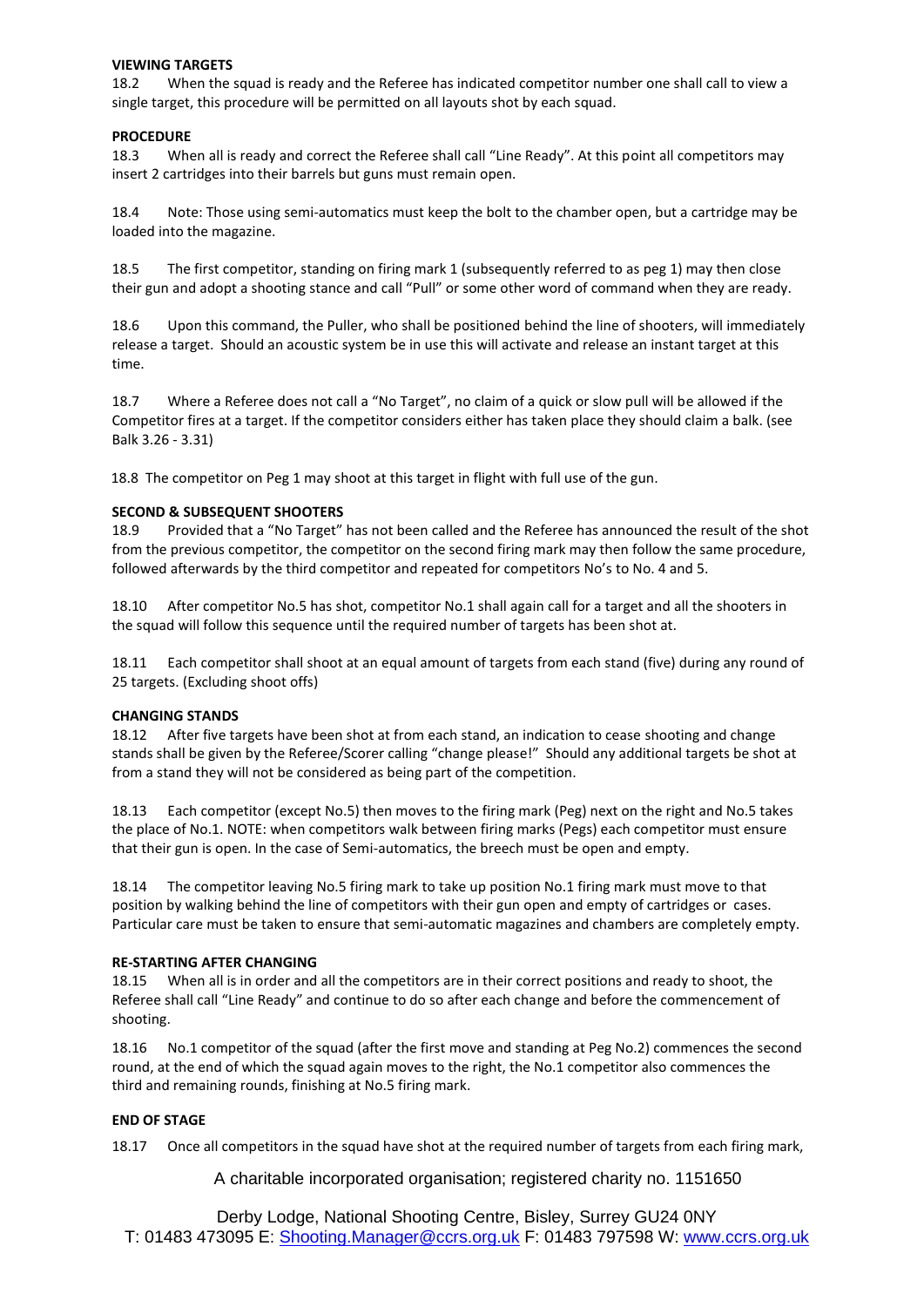this will conclude the shooting of this particular stage. At this point the Referee shall call "unload and check your scores" and all guns must be opened and emptied of any cartridges or cases.

#### **TIME LIMITS**

18.18 All competitors must call for their target within ten seconds of the previous shot unless "change" has been called by the Referee. Competitor No. 1 must then call within ten seconds of the Referee calling "line ready". Competitors failing to call within ten seconds will be warned on the first occasion and a one-target penalty for each subsequent occurrence shall be imposed.

18.19 An exception will be made in the event of a shoot-off or incomplete squad: where competitors must position themselves, load their gun and call for their target within 15 seconds after the competitor to their left has fired at a regular target, or after the referee has given the signal to commence firing in the event of any delay.

#### **SCORING & SCORER**

18.20 Competitions (unless otherwise stated) shall be scored using the following "Points" system:

a) 3 POINTS FOR A 1ST BARREL HIT

- b) 2 POINTS FOR A 2ND BARREL HIT
- c) 0 POINTS FOR A TARGET NOT HIT BY EITHER SHOT

The Scorer shall:-

d) Keep an accurate record of the result of shots at each target.

e) Mark the scorecard clearly and consistently to indicate a first barrel hit, but always with a "2" for a second barrel hit and "0" for a lost target as the Referee so calls.

f) Shall give an opinion as to whether a target is hit or not but only when asked by the Referee.

g) Mark the scorecard appropriately to record malfunctions (MAL), foot faults (FF), safety warnings SW), conduct warning (CW)] or interruptions (INT) as the Referee so directs.

h) Total the numbers of hits and points accurately at the completion of the required number of targets and announce the final scores aloud of each Competitor after they complete their final stage.

## **NO TARGET**

18.21 The Referee shall declare a "NO TARGET" and another target shall be allowed only if:-

- a) The competitor shoots out of turn.
- b) More than one Competitor shoots at the same target.
- c) A competitor shoots from the wrong firing mark.
- d) A broken target is thrown, (whether shot at or not).
- e) Simultaneous discharge occurs.

f) A clay target of an entirely different colour to those used elsewhere in the competition is thrown, (whether shot at or not).

g) An irregular whole target appears and is not shot at.

h) In the opinion of the Referee, some occurrence takes place that may materially affect the equity of the competition.

i) There is a permissible MISFIRE or MALFUNCTION.

#### **SECOND BARREL MALFUNCTION**

18.22 If the first shot is a miss and the competitor's second shot misfires, a new target must be thrown. The first shot at the new target must miss the target and the competitor must attempt to hit the target with their

A charitable incorporated organisation; registered charity no. 1151650